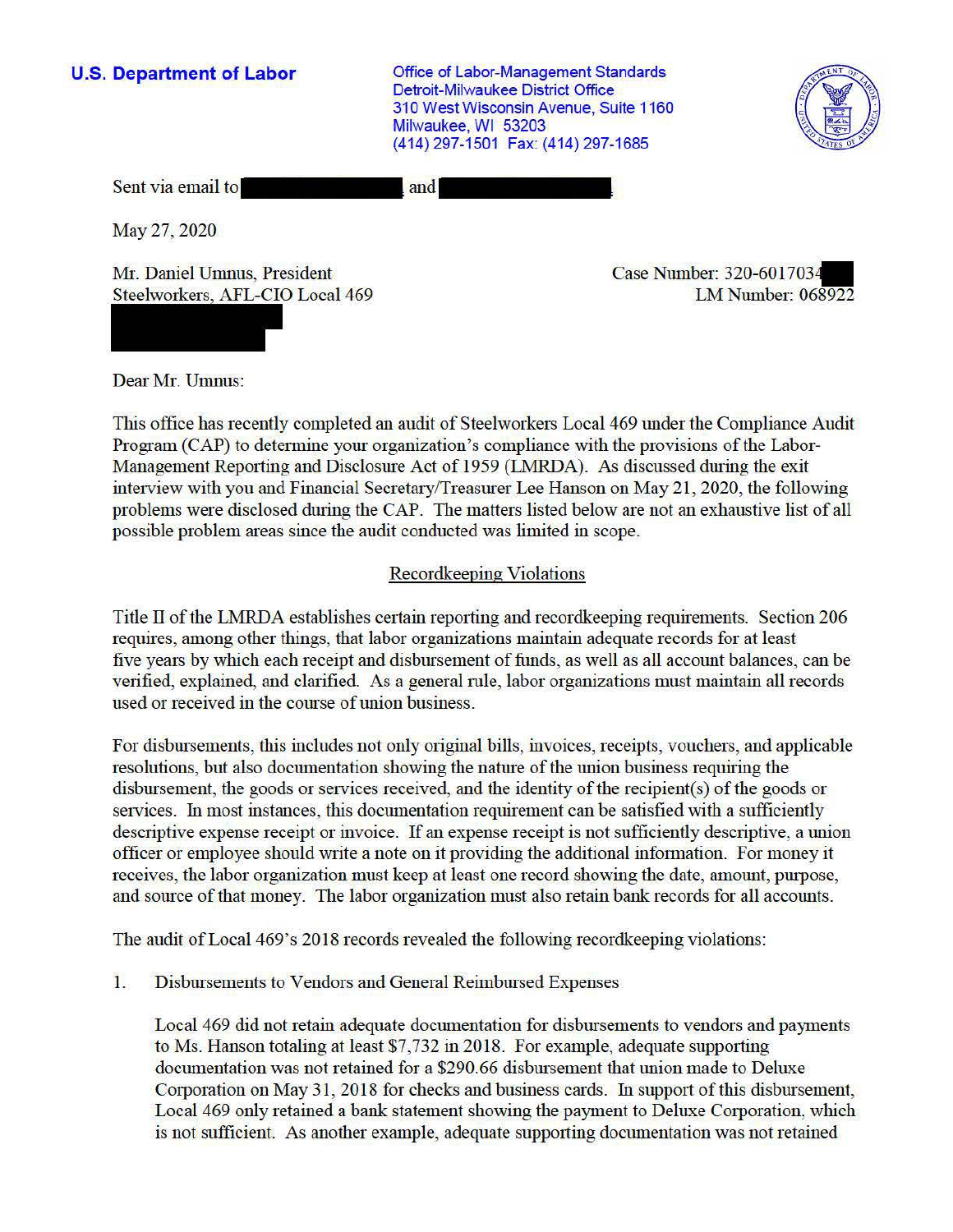-<br>baym for a \$610.01 reimbursement to Ms. Hanson for airfare she purchased for to to attend the Women of Steel Conference in Detroit, MI. In support of this payment, Local 469 only retained a voucher, which is not sufficient.

As noted above, labor organizations must retain original receipts, bills, and vouchers for all disbursements. The president and treasurer (or corresponding principal officers) of your union, who are required to sign your union's LM report, are responsible for properly maintaining union records.

2. Disposition of Property

The audit revealed that Local 469 did not maintain an inventory of tee-shirts it gave away during the audit period. While Local 469 retained records that identified the persons who received the tee-shirts and the dates the tee-shirts were given away, it did not maintain records that identified the tee-shirts (and their value) that were on hand at the beginning and end of the year.

The union must report the value of any union property on hand at the beginning and end of each year in Item 30 (Other Assets) of the LM-3. The union must retain an inventory or similar record of property on hand to verify, clarify, and explain the information that must be reported in Item 30. The union must record in at least one record the date and amount received from each sale of union hats, jackets, and other items.

In addition, in the case of items given away to members, the union must retain records that identify the date the items were given away and the recipients of those items.

3. Raffles and Christmas Parties

The audit revealed that Local 469 conducted 50/50 raffles during several of its membership meetings. Half of the \$1,078 collected was distributed to raffle winners and the other half was donated to the United Steelworkers PAC fund. Additionally, Local 469 sold meal tickets for two Christmas parties/fundraisers it held during the audit year (one was held in February and the other was held in December) and conducted several fundraising raffles at the December party, including a 50/50 raffle, a \$500 Visa gift card raffle, and several other gift card raffles. Local 469 retained the estimated \$1,500 collected from the sale of meal tickets for the two parties; however, Ms. Hanson stated that these funds were "thrown into a filing cabinet" after the parties and forgotten about until she found and deposited them in January 2020. All of the money collected from the sale of 50/50 raffle tickets went to three winners, with one of the raffle winners donating half of their winnings to the Salvation Army. Of the \$1,500 collected from the sale of the Visa gift card raffle tickets, \$500 was immediately reimbursed to you for purchasing the gift card and the remaining \$1,000 was donated to Toys for Tots. The audit found that Local 469 did not maintain adequate records to document the funds it collected and the funds that were awarded to members or donated to charity.

For the sale of raffle and party tickets, records must be maintained, at a minimum, that explain the number of tickets sold, the price of each ticket, the amount of money collected, and the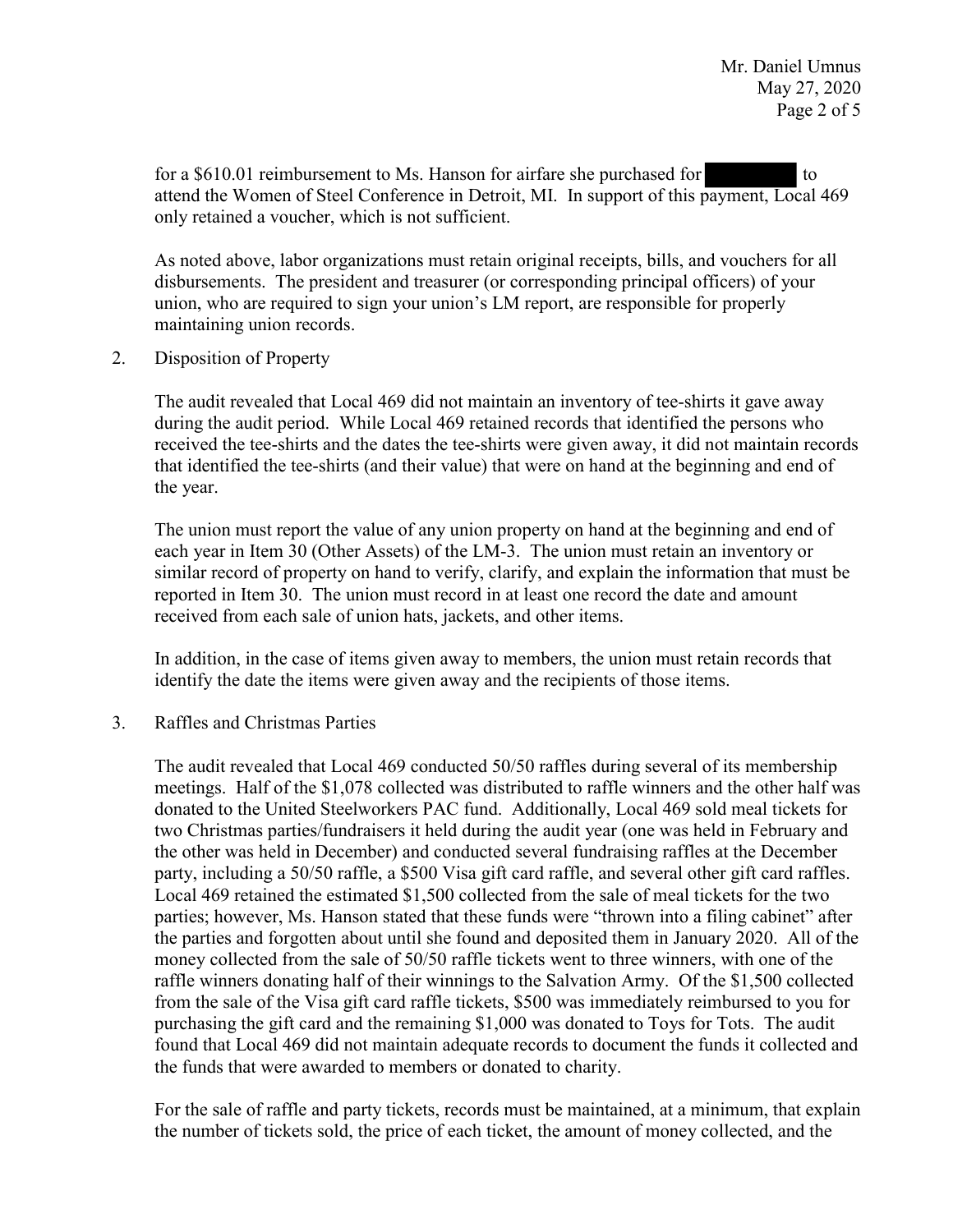names of the winners/beneficiaries. Records must also be kept that identify the name of each person who sells tickets and the date and amount of money that each person turns into Local 469. Such records must show that the persons who sell tickets fully account for all of the tickets provided to them by returning any unsold tickets along with the money raised form sold tickets. All unsold tickets, and ticket stubs (if any), must be retained.

Based on your assurance that Local 469 will retain adequate documentation in the future, OLMS will take no further enforcement action at this time regarding the above violations.

## Reporting Violations

The audit disclosed a violation of LMRDA Section 201(b), which requires labor organizations to file annual financial reports accurately disclosing their financial condition and operations. The Labor Organization Annual Report (Form LM-3) filed by Local 469 for the fiscal year ended December 31, 2018, was deficient in the following areas:

1. Failure to File Bylaws

The audit disclosed a violation of LMRDA Section 201(a), which requires that a union submit a copy of its revised constitution and bylaws with its LM report when it makes changes to its constitution or bylaws. Local 469 amended its constitution and bylaws in 2014, but did not file a copy with its LM report for that year. Local 469 has now filed a copy of its 2014 constitution and bylaws.

2. Raffle and Christmas Party Receipts and Disbursements

Local 469 failed to report the amount of the raffle and Christmas party ticket receipts it collected and the funds that were awarded/donated during the year. Local 469 did not report at least \$4,078 in raffle and meal ticket receipts it collected and did not report at least \$2,078 it awarded/donated to members or other entities. Local 469 is required to report all money collected from raffles and party ticket sales in Item 43 (Other Receipts), and all money awarded/donated to members or other entities is required to be reported in Item 52 (Contributions, Gifts, and Grants). OLMS recommends that for future raffles/parties, Local 469 deposit the total amount of the raffle/party ticket proceeds and write checks to the raffle winners/beneficiaries.

3. Acquire/Dispose of Property

Item 13 (During the reporting period did your organization acquire or dispose of any assets in any manner other than by purchase or sale?) should have been answered, "Yes," because Local 469 gave away gift cards, tee-shirts, and turkeys totaling at least \$6,490 during the year. The union must identify the type and value of any property received or given away in the additional information section of the LM report along with the identity of the recipient(s) or donor(s) of such property. The union does not have to itemize every recipient of such giveaways by name. The union can describe the recipients by broad categories if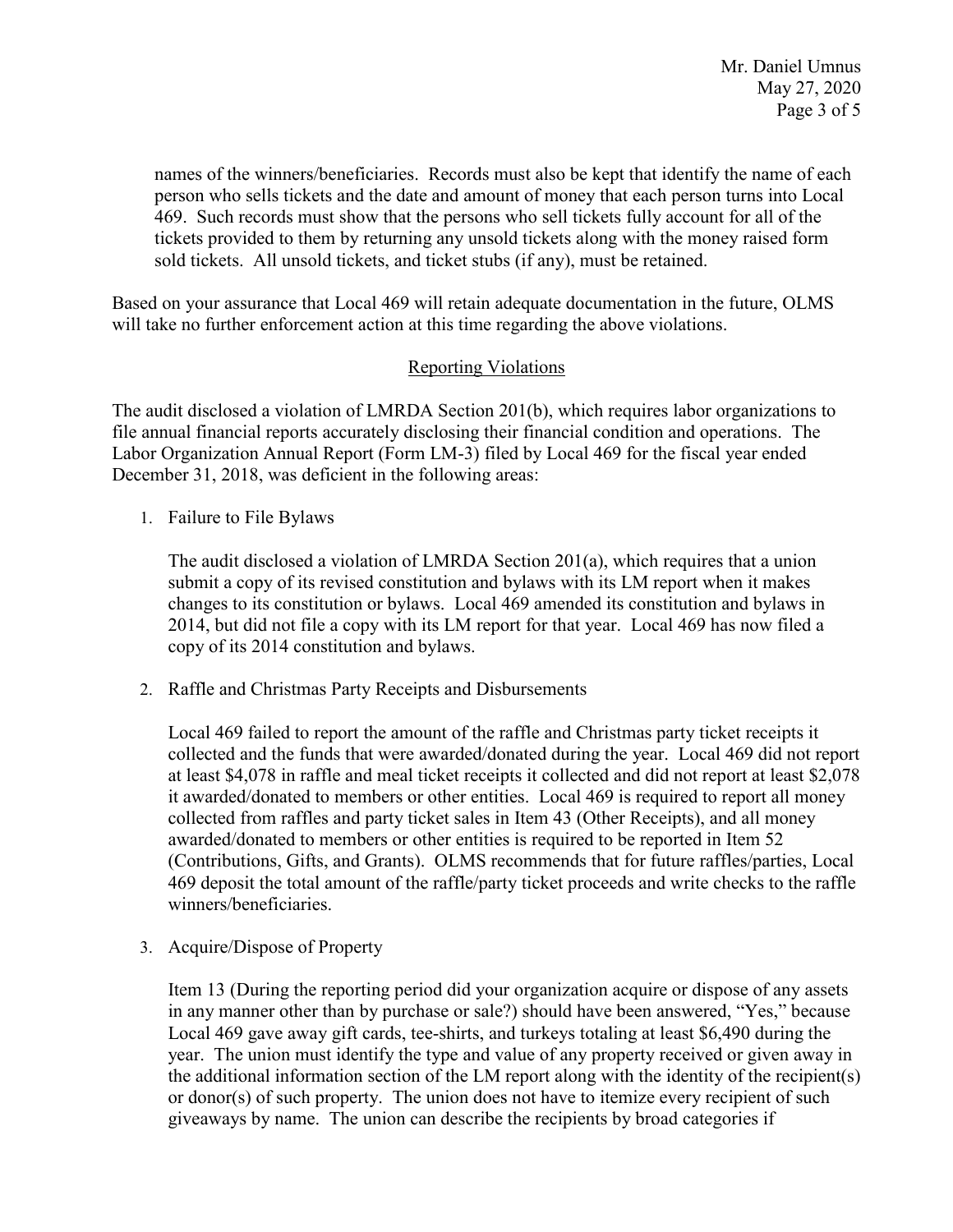appropriate such as "members" or "new retirees." In addition, the union must report the cost, book value, and trade-in allowance for assets that it traded in.

#### 4. Disbursements to Officers

Local 469 did not include some reimbursements to you totaling at least \$405 in the amounts reported in Item 24 (All Officers and Disbursements to Officers), Column E (Allowances and Other Disbursements). The audit revealed that you received reimbursed expenses totaling \$1,391, including a \$500 cash payment for a VISA gift card that you purchased for a union fundraising raffle; however, the total amount reported in Column E of Item 24 for you was \$986. It appears that this discrepancy was primarily due to the union failing to record the \$500 cash payment that you received in its disbursement records.

The union must report most direct disbursements to Local 469 officers and some indirect disbursements made on behalf of its officers in Item 24. A "direct disbursement" to an officer is a payment made to an officer in the form of cash, property, goods, services, or other things of value. See the instructions for Item 24 for a discussion of certain direct disbursements to officers that do not have to be reported in Item 24. An "indirect disbursement" to an officer is a payment to another party (including a credit card company) for cash, property, goods, services, or other things of value received by or on behalf of an officer. However, indirect disbursements for temporary lodging (such as a union check issued to a hotel) or for transportation by a public carrier (such as an airline) for an officer traveling on union business should be reported in Item 48 (Office and Administrative Expense).

I am not requiring that Local 469 file an amended LM report for 2018 to correct the deficient items, but Local 469 gas agreed to properly report the deficient items on all future reports it files with OLMS.

## Other Issues

The audit disclosed the following other issues:

1. Lost Wage Policy

Local 469 reimburses officers for wages lost at Appvion Inc. on occasions they are absent from work to conduct union business. However, the union does not have written policies that document its lost wage reimbursement policies.

To ensure compliance with the LMRDA and to safeguard union assets by promoting transparency and accountability, labor organizations should establish best practices for administering lost time payments. OLMS recommends that unions: (1) adopt clear policies and procedures for making lost time or similar payments, and (2) use vouchers that require detailed information to support lost time payments. These practices will allow the union to properly report lost time payments on the Labor Organization Annual Report, Form LM-3.